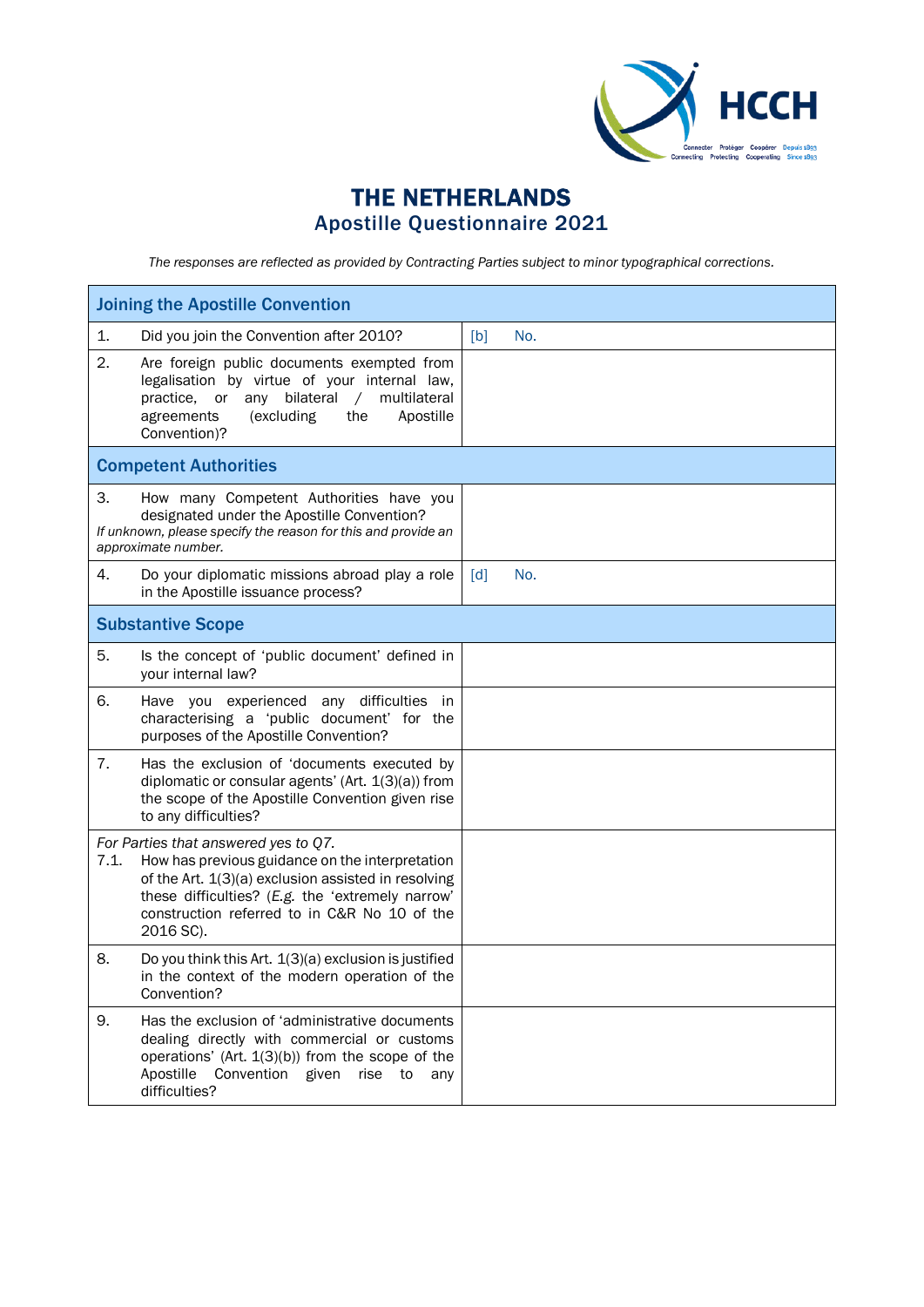| 9.1. | For Parties that answered yes to Q9.<br>How has previous guidance on the interpretation<br>of the Art. 1(3)(b) exclusion assisted in resolving<br>these difficulties? (E.g. the 'extremely narrow'<br>construction referred to in C&R No 10 of the<br>2016 SC). |                                                                                                             |                                                                                                   |              |        |
|------|-----------------------------------------------------------------------------------------------------------------------------------------------------------------------------------------------------------------------------------------------------------------|-------------------------------------------------------------------------------------------------------------|---------------------------------------------------------------------------------------------------|--------------|--------|
| 10.  | Do you think this Art. 1(3)(b) exclusion is justified<br>in the context of the modern operation of the<br>Convention?                                                                                                                                           |                                                                                                             |                                                                                                   |              |        |
| 11.  | Do you issue (outgoing) or accept (incoming)                                                                                                                                                                                                                    |                                                                                                             |                                                                                                   | <b>Issue</b> | Accept |
|      | Apostilles for any of the following categories of<br>document?                                                                                                                                                                                                  |                                                                                                             | Certificates of origin                                                                            |              |        |
|      |                                                                                                                                                                                                                                                                 |                                                                                                             |                                                                                                   |              |        |
|      |                                                                                                                                                                                                                                                                 |                                                                                                             | Import licences                                                                                   |              |        |
|      |                                                                                                                                                                                                                                                                 |                                                                                                             | Health and safety certificates<br>issued by the relevant<br>government authorities or<br>agencies |              |        |
|      |                                                                                                                                                                                                                                                                 |                                                                                                             | Certificates of products<br>registration                                                          |              |        |
|      |                                                                                                                                                                                                                                                                 |                                                                                                             | Certificates of conformity                                                                        |              |        |
|      |                                                                                                                                                                                                                                                                 | End user certificates<br>(i.e. documents certifying that the<br>buyer is the end user of acquired<br>goods) |                                                                                                   |              |        |
|      |                                                                                                                                                                                                                                                                 | Commercial invoices                                                                                         |                                                                                                   |              |        |
|      | <b>Apostille Process</b>                                                                                                                                                                                                                                        |                                                                                                             |                                                                                                   |              |        |
|      | <b>Certification of Public Documents</b>                                                                                                                                                                                                                        |                                                                                                             |                                                                                                   |              |        |
| 12.  | Do any of your public documents require some<br>other intermediate certification before the<br>issuance of an Apostille?                                                                                                                                        |                                                                                                             |                                                                                                   |              |        |
|      | For Parties that answered ves to 012.<br>12.1. What categories of public document require                                                                                                                                                                       | Category of public<br>Why certification is required<br>document                                             |                                                                                                   |              |        |
|      | intermediate certification and why?                                                                                                                                                                                                                             |                                                                                                             |                                                                                                   |              |        |
|      |                                                                                                                                                                                                                                                                 |                                                                                                             |                                                                                                   |              |        |
|      |                                                                                                                                                                                                                                                                 |                                                                                                             |                                                                                                   |              |        |
|      |                                                                                                                                                                                                                                                                 |                                                                                                             |                                                                                                   |              |        |
|      | <b>Requesting an Apostille (Outgoing)</b>                                                                                                                                                                                                                       |                                                                                                             |                                                                                                   |              |        |
| 13.  | How can an Apostille be requested?                                                                                                                                                                                                                              | [a]<br>In person.                                                                                           |                                                                                                   |              | X      |
|      |                                                                                                                                                                                                                                                                 | By post.<br>[b]                                                                                             |                                                                                                   |              | X      |
|      |                                                                                                                                                                                                                                                                 | By email.<br>[c]                                                                                            |                                                                                                   |              |        |
|      |                                                                                                                                                                                                                                                                 | Through a website.<br>[d]                                                                                   |                                                                                                   |              |        |
|      |                                                                                                                                                                                                                                                                 | Other.<br>[e]                                                                                               |                                                                                                   |              |        |
|      |                                                                                                                                                                                                                                                                 |                                                                                                             |                                                                                                   |              |        |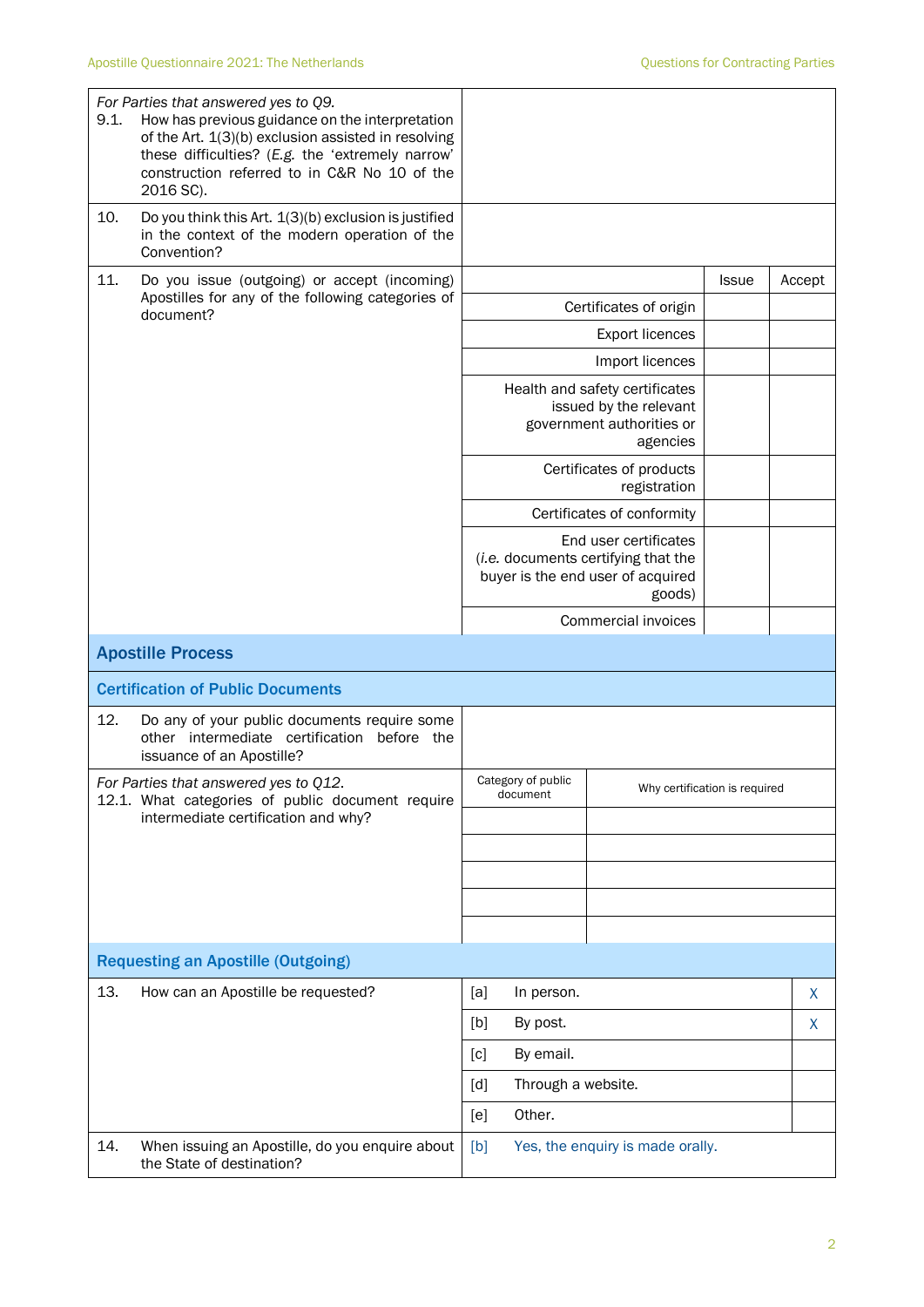| 15. | How long does it take for an Apostille to be<br>issued?                                                                                                                                                                                    | In-person request<br>(paper Apostille)                                                                                                                                                  | Other requests<br>(from the time of<br>receipt) (paper<br>Apostille)                                                       | e-Apostille requests |              |
|-----|--------------------------------------------------------------------------------------------------------------------------------------------------------------------------------------------------------------------------------------------|-----------------------------------------------------------------------------------------------------------------------------------------------------------------------------------------|----------------------------------------------------------------------------------------------------------------------------|----------------------|--------------|
|     |                                                                                                                                                                                                                                            | On the spot                                                                                                                                                                             | <b>Within five</b><br>working days                                                                                         |                      |              |
| 16. | Does your Competent Authority impose a fee for<br>issuing an Apostille?                                                                                                                                                                    | [a]<br>€ 21,-                                                                                                                                                                           | Yes, a single price for all Apostilles.                                                                                    |                      |              |
|     | <b>Issuing an Apostille (Outgoing)</b>                                                                                                                                                                                                     |                                                                                                                                                                                         |                                                                                                                            |                      |              |
| 17. | How is the origin of a public document verified<br>for the purpose of issuing an Apostille (i.e.<br>verification of the authenticity of the signature,<br>the capacity of the signer, and the identity of the<br>seal / stamp (Art. 5(2))? | Single Competent Authority.<br>[a]<br>An electronic database of sample signatures /<br>$\overline{[ii]}$<br>seals / stamps.                                                             |                                                                                                                            |                      |              |
| 18. | How does a Competent Authority address<br>situations where it is unable to verify the origin<br>of the public document?                                                                                                                    | [a]<br>The Competent Authority will contact the issuing<br>authority to confirm authenticity, issue the Apostille,<br>and then add the new signature, stamp or seal to the<br>database. |                                                                                                                            |                      |              |
| 19. | In what language(s) are the 10 standard items<br>of your Apostilles available?                                                                                                                                                             | [d]<br>Other.<br>Dutch, English, Spanish, French and Italian                                                                                                                            |                                                                                                                            |                      |              |
| 20. | In what language(s) are the blank fields of your<br>Apostilles filled in?                                                                                                                                                                  | [a]<br>In one language.<br>Name and place we fill in the name given in the stamp/seal.                                                                                                  |                                                                                                                            |                      |              |
| 21. | How are the blank fields of your Apostilles filled<br>in?                                                                                                                                                                                  | [b]<br>Using computer software.<br>We have our own Webbased Signature register, where we<br>create the apostille/legalisation (internal use only by all court<br>locations)             |                                                                                                                            |                      |              |
|     | <b>Apostille Registers</b>                                                                                                                                                                                                                 |                                                                                                                                                                                         |                                                                                                                            |                      |              |
| 22. | How is your Apostille register, required by<br>Article 7, maintained?                                                                                                                                                                      |                                                                                                                                                                                         |                                                                                                                            |                      |              |
| 23. | What particulars are contained in your Apostille<br>register?                                                                                                                                                                              | [a]<br>(required).                                                                                                                                                                      | Number and date of the Apostille                                                                                           |                      | X.           |
|     |                                                                                                                                                                                                                                            | [b]<br>(required).                                                                                                                                                                      | Name and capacity of the person signing<br>the document and $/$ or the name of<br>authority whose seal or stamp is affixed |                      | $\mathsf{X}$ |
|     |                                                                                                                                                                                                                                            | [c]<br>document.                                                                                                                                                                        | Name and / or type of underlying                                                                                           |                      |              |
|     |                                                                                                                                                                                                                                            | [d]<br>document.                                                                                                                                                                        | Description of the contents of underlying                                                                                  |                      |              |
|     |                                                                                                                                                                                                                                            | [e]                                                                                                                                                                                     | Name of the applicant.                                                                                                     |                      | X.           |
|     |                                                                                                                                                                                                                                            | State of destination.<br>$[f]$                                                                                                                                                          |                                                                                                                            |                      | X            |
|     |                                                                                                                                                                                                                                            | Copy of the Apostille.<br>[g]                                                                                                                                                           |                                                                                                                            |                      |              |
|     |                                                                                                                                                                                                                                            | [h]                                                                                                                                                                                     | Copy of the underlying document.                                                                                           |                      |              |
|     |                                                                                                                                                                                                                                            | $[1]$<br>Other.                                                                                                                                                                         | How many stamps the applicant required.                                                                                    |                      | X            |
| 24. | Is there a limit to how long records can be<br>retained on the Apostille register?                                                                                                                                                         | No.<br>[d]                                                                                                                                                                              |                                                                                                                            |                      |              |
| 25. | If your register is not publicly accessible, how<br>frequently do your Competent Authorities<br>receive requests to verify an Apostille they have<br>issued in the register?                                                               | [a]<br>Never.                                                                                                                                                                           |                                                                                                                            |                      |              |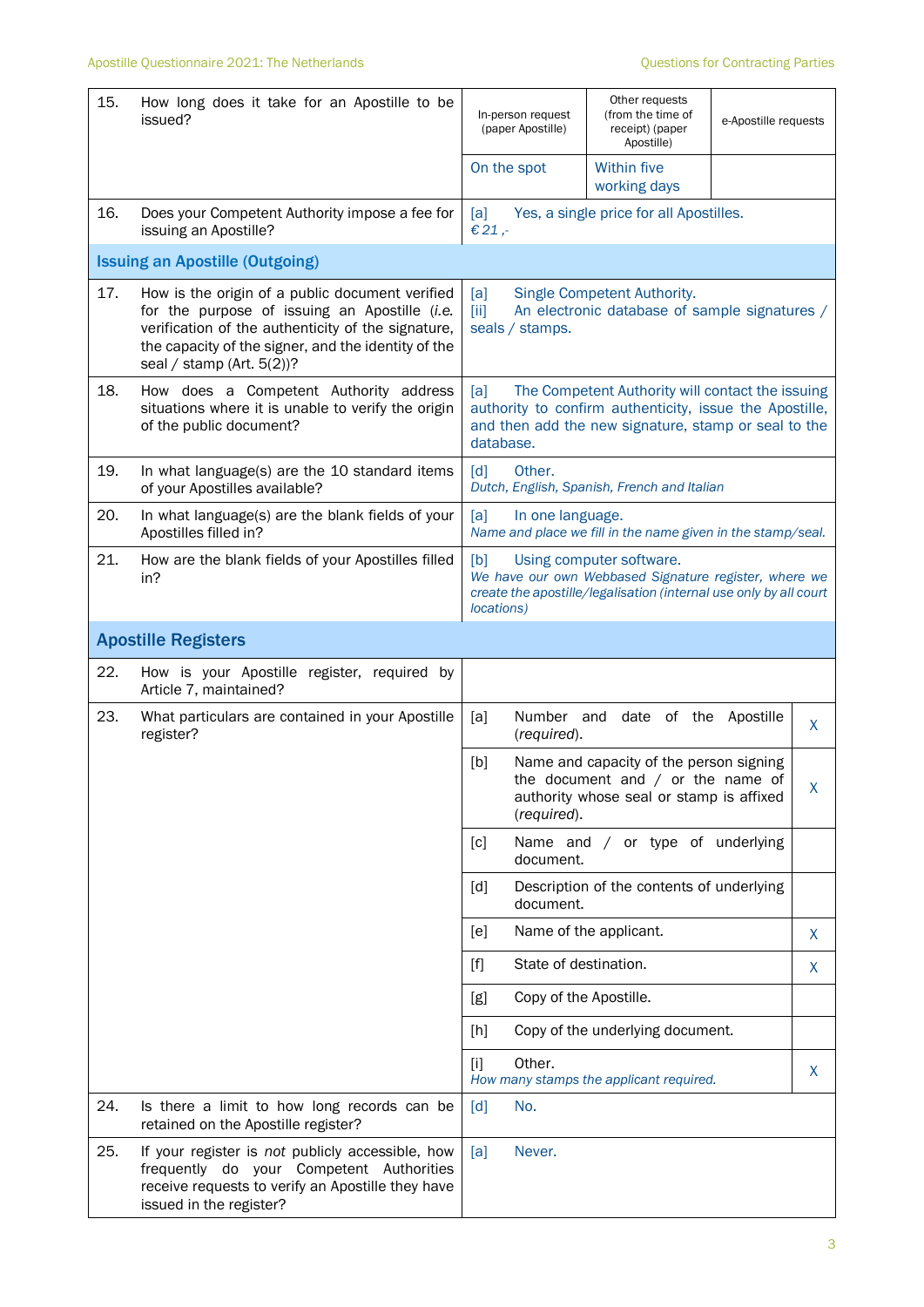$\mathbf{r}$ 

|     | <b>Technology &amp; the e-APP</b>                                                                                                                                                                                           |                   |                                                                                                                                                                                                                                                                   |  |
|-----|-----------------------------------------------------------------------------------------------------------------------------------------------------------------------------------------------------------------------------|-------------------|-------------------------------------------------------------------------------------------------------------------------------------------------------------------------------------------------------------------------------------------------------------------|--|
| 26. | Under your internal law, do you recognise<br>electronic / digital signatures as functionally<br>equivalent to handwritten signatures (i.e. can a<br>public document be signed electronically)?                              | [a]<br>Yes.       |                                                                                                                                                                                                                                                                   |  |
|     |                                                                                                                                                                                                                             | hall.             | Notary/sworn translators/public documents from the city                                                                                                                                                                                                           |  |
| 27. | Under your internal law, are public documents<br>executed, or able to be executed, in electronic<br>form (whether or not they are to be used abroad<br>under the Convention)?                                               |                   |                                                                                                                                                                                                                                                                   |  |
|     | For Parties that answered yes to Q27.<br>27.1. What categories of public documents are<br>executed, or able to be executed, in electronic<br>form (whether or not they are to be used abroad<br>under the Convention)?      | [a]               | All public documents.                                                                                                                                                                                                                                             |  |
|     |                                                                                                                                                                                                                             | [b]               | Civil status documents (e.g. birth, death<br>and<br>marriage<br>certificates)<br>and<br>certificates of non-impediment.                                                                                                                                           |  |
|     |                                                                                                                                                                                                                             | $\lceil c \rceil$ | Other<br>administrative<br>documents<br>(including decisions from administrative<br>tribunals or decision-making bodies).                                                                                                                                         |  |
|     |                                                                                                                                                                                                                             | [d]               | Extracts from commercial registers and<br>other registers.                                                                                                                                                                                                        |  |
|     |                                                                                                                                                                                                                             | [e]               | Notarial authentications of signatures.                                                                                                                                                                                                                           |  |
|     |                                                                                                                                                                                                                             | [f]               | Other notarial acts.                                                                                                                                                                                                                                              |  |
|     |                                                                                                                                                                                                                             | [g]               | Diplomas<br>education<br>and<br>other<br>documents.                                                                                                                                                                                                               |  |
|     |                                                                                                                                                                                                                             | [h]               | Court documents, including judgments.                                                                                                                                                                                                                             |  |
|     |                                                                                                                                                                                                                             | $[1]$             | Patents or other documents pertaining to<br>intellectual property rights.                                                                                                                                                                                         |  |
|     |                                                                                                                                                                                                                             | [j]               | Documents relating to adoptions.                                                                                                                                                                                                                                  |  |
|     |                                                                                                                                                                                                                             | [k]               | Translations.                                                                                                                                                                                                                                                     |  |
|     |                                                                                                                                                                                                                             | $[1]$             | Medical or health certificates.                                                                                                                                                                                                                                   |  |
|     |                                                                                                                                                                                                                             | [m]               | Criminal records.                                                                                                                                                                                                                                                 |  |
|     |                                                                                                                                                                                                                             | [n]               | Import or export licences.                                                                                                                                                                                                                                        |  |
|     |                                                                                                                                                                                                                             | [0]               | Certificates of origin.                                                                                                                                                                                                                                           |  |
|     |                                                                                                                                                                                                                             | [p]               | Certificates of conformity.                                                                                                                                                                                                                                       |  |
|     |                                                                                                                                                                                                                             | [q]               | Other.                                                                                                                                                                                                                                                            |  |
|     | For Parties that answered yes to Q27.<br>27.2. Approximately what percentage of your public<br>documents are originally executed in electronic<br>form (whether or not they are to be used abroad<br>under the Convention)? |                   |                                                                                                                                                                                                                                                                   |  |
| 28. | Do you issue e-Apostilles?                                                                                                                                                                                                  | [b]<br>$[1]$      | No.<br>We are studying the use of e-Apostilles and plan<br>to implement the e-Apostille component.<br>The Raad of Rechtspraak has requested at our Ministry of<br>Foreign Affairs, if there are possibilities. We depend from the<br>Ministry of Foreign Affairs. |  |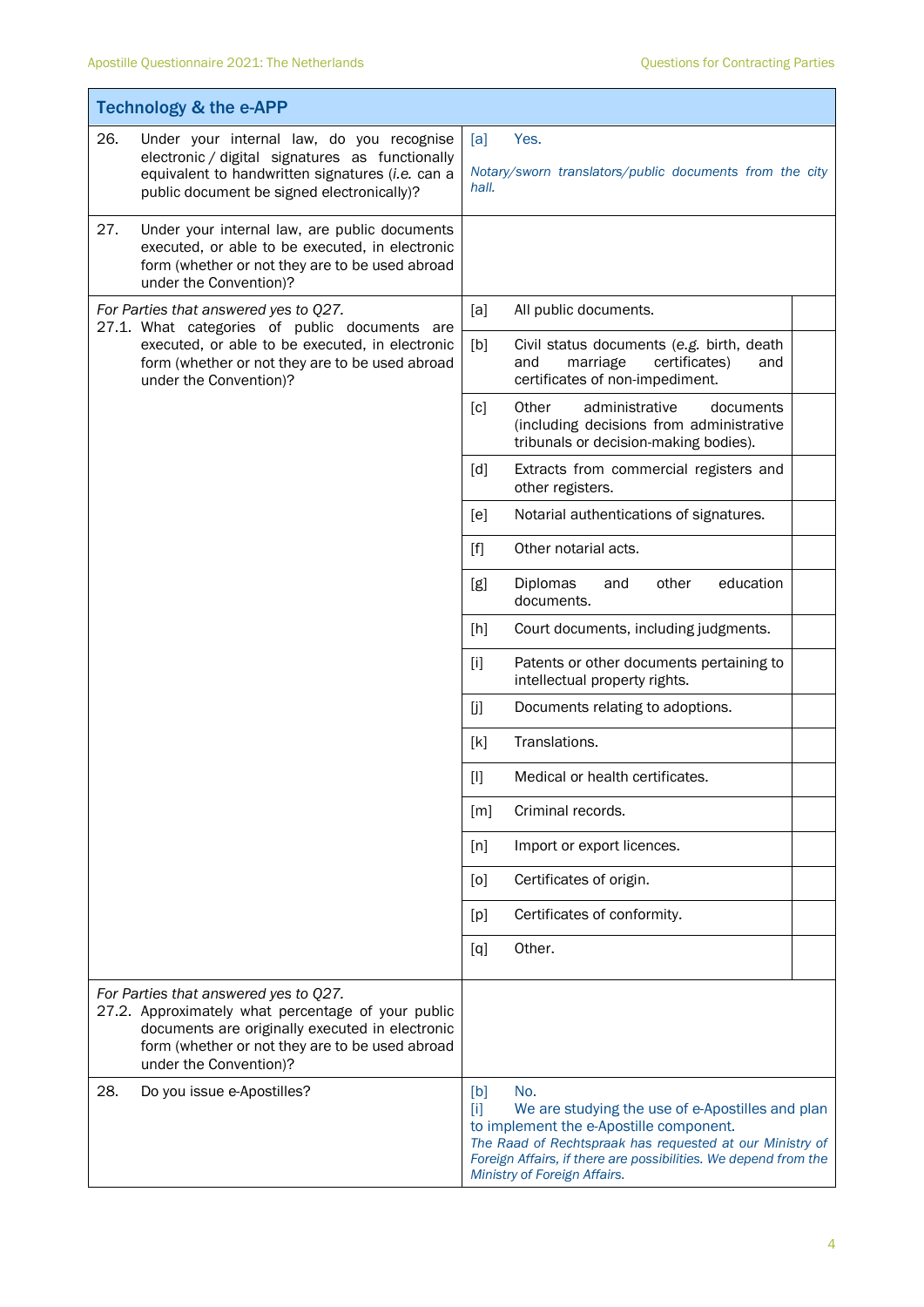| For Parties that answered no to Q28.                                                                                                                              | [a]<br>Internal law limitations.                                                                                                                                     |
|-------------------------------------------------------------------------------------------------------------------------------------------------------------------|----------------------------------------------------------------------------------------------------------------------------------------------------------------------|
| 28.1. What challenges are you facing that may prevent<br>you from implementing the e-Apostille?                                                                   | Judicial or administrative structure.<br>[b]                                                                                                                         |
|                                                                                                                                                                   | Implementation challenges (e.g. lack of<br>$\lceil c \rceil$<br>resources, lack of infrastructure).                                                                  |
|                                                                                                                                                                   | $\lceil d \rceil$<br>Cost.<br>X.                                                                                                                                     |
|                                                                                                                                                                   | System interoperability / compatibility.<br>[e]                                                                                                                      |
|                                                                                                                                                                   | $[f]$<br>Security concerns.                                                                                                                                          |
|                                                                                                                                                                   | Other.<br>[g]<br>The court cannot decide to implement e-Apostilles.<br>X<br>The Raad of the Rechtspraak has contacted the<br>Ministry of Foreign Affairs about this. |
| For Parties that answered no to Q28.<br>28.2. How do you issue an Apostille for a public<br>document executed in electronic form?                                 | Public documents are never executed<br>[a]<br>- in<br>electronic form.                                                                                               |
| 29.<br>Are your authorities<br>equipped to<br>accept<br>incoming e-Apostilles?                                                                                    | No.<br>$\lceil c \rceil$<br>The court cannot decide of the acceptance of incoming<br>e-Apostilles.                                                                   |
| 30.<br>Do you maintain an e-Register?                                                                                                                             | [b]<br>No.<br>We are not currently planning to implement the<br>[ii]<br>e-Register component.                                                                        |
| For Parties that answered no to Q30.                                                                                                                              | Internal law limitations.<br>[a]                                                                                                                                     |
| 30.1. What challenges are you facing that may prevent<br>you from implementing the e-Register?                                                                    | Judicial or administrative structure.<br>[b]                                                                                                                         |
|                                                                                                                                                                   | Implementation challenges (e.g. lack of<br>$\lceil c \rceil$<br>resources, lack of infrastructure).                                                                  |
|                                                                                                                                                                   | Cost.<br>[d]<br>X                                                                                                                                                    |
|                                                                                                                                                                   | System interoperability / compatibility.<br>[e]                                                                                                                      |
|                                                                                                                                                                   | $[f]$<br>Security concerns.                                                                                                                                          |
|                                                                                                                                                                   | Other.<br>[g]<br>Х<br>The court cannot dicide to implenent an e register.                                                                                            |
| 31.<br>Have you been in contact with other Competent<br>Authorities that operate an e-APP component<br>and exchanged information and / or relevant<br>experience? | [b]<br>No.                                                                                                                                                           |
| <b>Issues with Apostilles</b>                                                                                                                                     |                                                                                                                                                                      |
| 32.<br>Has an Apostille <i>issued</i> by your Competent<br>Authority ever been refused by the authorities of<br>another Contracting Party on the following        | [a]<br>Form requirements (e.g. square-shaped,<br>sides of at least nine centimetres, border,<br>ink, etc).                                                           |
| grounds:                                                                                                                                                          | The manner in which the Apostille was<br>[b]<br>affixed / attached to<br>the<br>underlying<br>document.                                                              |
|                                                                                                                                                                   | The Apostille was not signed.<br>[c]                                                                                                                                 |
|                                                                                                                                                                   | 0f<br>the<br>standard<br>[d]<br>One<br>or<br>more<br>informational items were not filled in.                                                                         |
|                                                                                                                                                                   | The Apostille was in electronic form (an<br>[e]<br>e-Apostille).                                                                                                     |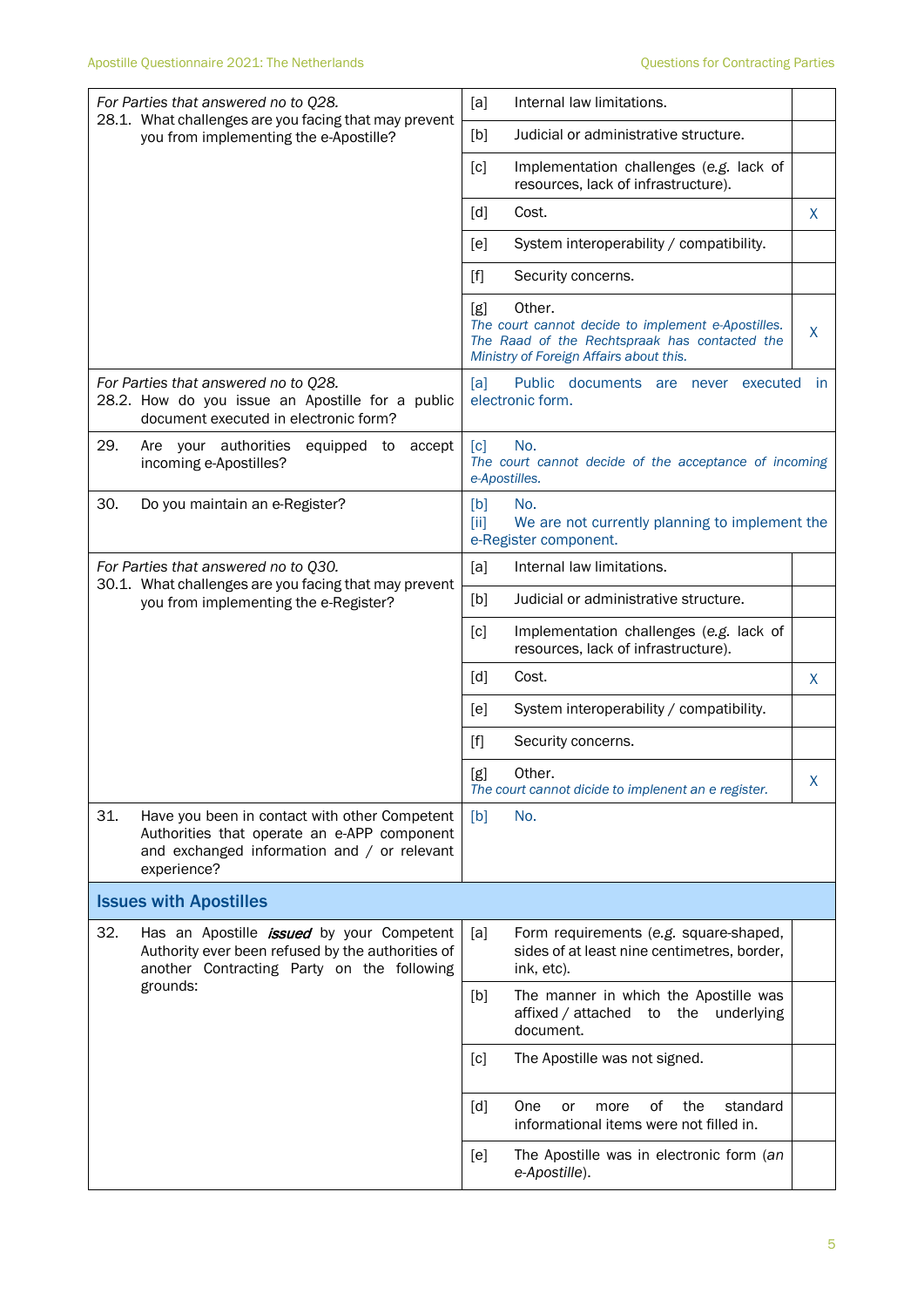|                                                                                                                                                                  |      | $[f]$             | The underlying public document was in<br>electronic form.                                              |   |
|------------------------------------------------------------------------------------------------------------------------------------------------------------------|------|-------------------|--------------------------------------------------------------------------------------------------------|---|
|                                                                                                                                                                  |      | [g]               | The underlying public document had<br>expired / was not issued within a certain<br>timeframe.          | X |
|                                                                                                                                                                  |      | [h]               | The underlying document was not a<br>public document under the law of the<br>destination.              |   |
|                                                                                                                                                                  |      | $[1]$             | Other.                                                                                                 |   |
|                                                                                                                                                                  |      | [j]               | Unknown.                                                                                               |   |
|                                                                                                                                                                  |      | [k]               | No / Not applicable.                                                                                   |   |
| For Parties that answered other than "No" to Q32.<br>32.1. If an Apostille was rejected, what action did you                                                     |      | [a]               | The Apostille was reissued.                                                                            | X |
| take?                                                                                                                                                            |      | [b]               | Contacted the receiving authority.                                                                     |   |
|                                                                                                                                                                  |      | [c]               | Contacted the Competent Authority of the<br>place of destination.                                      |   |
|                                                                                                                                                                  |      | $\lceil d \rceil$ | Contacted nearest diplomatic mission of<br>the place of destination.                                   |   |
|                                                                                                                                                                  |      | [e]               | Contacted<br>diplomatic<br>mission<br>own<br>accredited to the place of destination.                   |   |
|                                                                                                                                                                  |      | [f]               | Contacted the Permanent Bureau.                                                                        |   |
|                                                                                                                                                                  |      | [g]               | No action taken.                                                                                       |   |
|                                                                                                                                                                  |      | [h]               | Other.                                                                                                 |   |
|                                                                                                                                                                  |      | $[1]$             | Unknown.                                                                                               |   |
| 33.<br>Has<br>Competent Authority ever<br>your<br>requested by external Competent Authorities to<br>certify or confirm your procedure for issuing<br>Apostilles? | been | [a]               | Yes.<br>Once, in the 13 years I work here. We received an email from<br>an authority in South-America. |   |
| 34.<br>Has an Apostille <i>received</i> by your authorities<br>ever been refused on the following grounds:                                                       |      | [a]               | The issuing State was not a Contracting<br>Party to the Apostille Convention.                          |   |
|                                                                                                                                                                  |      | [b]               | Form requirements (e.g. square-shaped,<br>sides of at least nine centimetres, border,<br>ink, etc).    |   |
|                                                                                                                                                                  |      | [c]               | The manner in which the Apostille was<br>affixed / attached to the underlying<br>document.             |   |
|                                                                                                                                                                  |      | [d]               | The Apostille was not signed.                                                                          |   |
|                                                                                                                                                                  |      | [e]               | of<br>the<br>One<br>standard<br>or<br>more<br>informational items were not filled in.                  |   |
|                                                                                                                                                                  |      | $[f]$             | The Apostille was in electronic form (an<br>e-Apostille).                                              |   |
|                                                                                                                                                                  |      | [g]               | The underlying public document was in<br>electronic form.                                              |   |